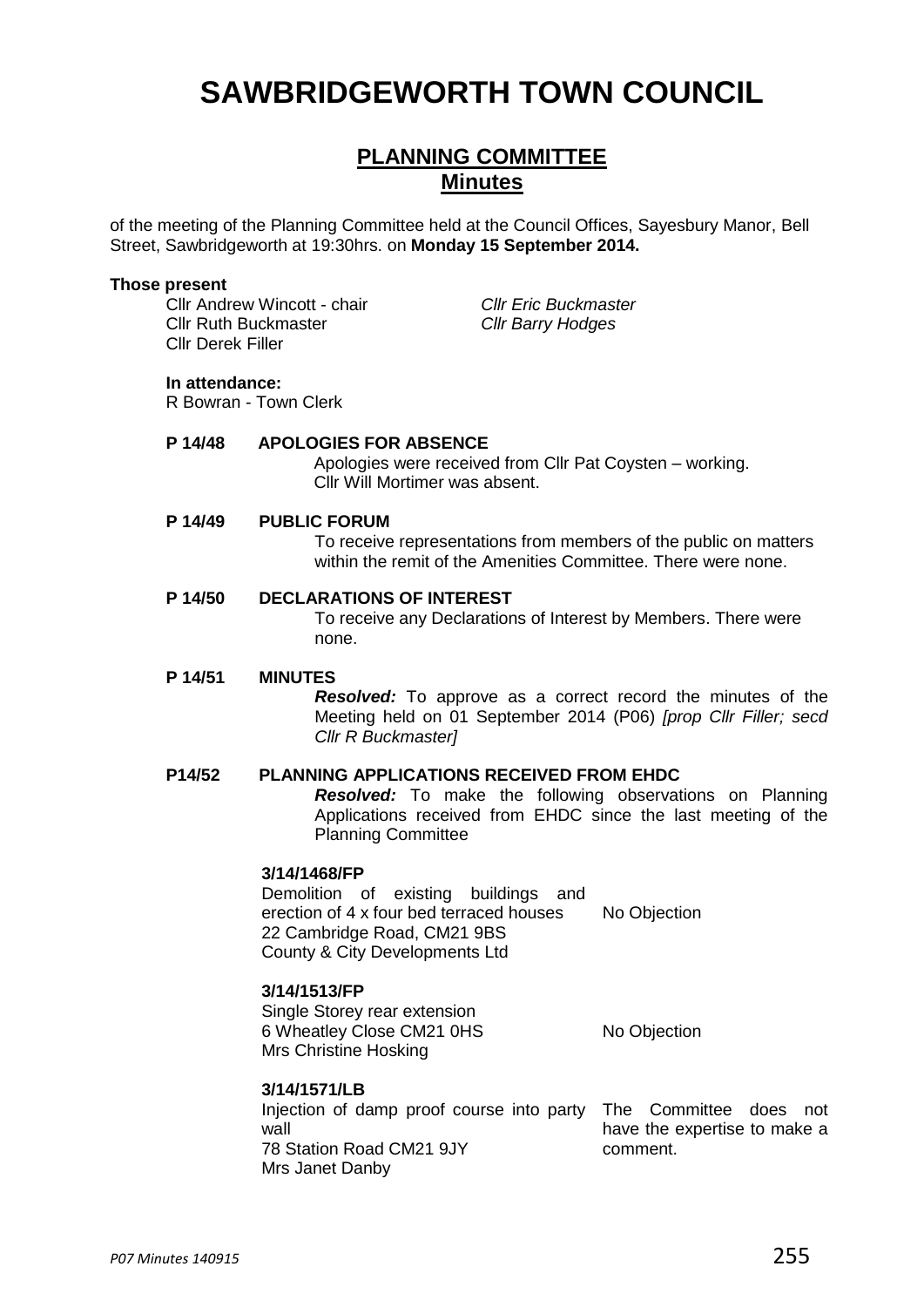#### **3/14/1575/AD**

Fascia sign The Old Barn, 2A The Square CM21 9AE No Objection Mr Andrew Morgan

#### **P 14/53 LATE PLANNING APPLICATIONS**

To consider any Planning Applications received from EHDC following the publication of the meeting agenda and received before 05 September 2014.

There were none

#### **P 14/54 PLANNING DECISIONS MADE BY EHDC**

To receive planning decisions made by EGHDC, the Town Councils comments are shown in brackets.

#### **3/14/1147/FP/CB**

Lavandou, Harlow Road Single and two storey rear extension **Granted (No objection)**

#### **3/14/1221/FP/AK**

**27 Pishiobury Drive** Two storey side extension, single storey **(No objection)** side/front extension with roof terrace. Front porch **Granted**

#### **3/14/1264/FP/SE**

**The Old Manse, Fair Green**

Removal of existing conservatory replacement with timber glazed garden room **Granted (No objection)**

#### **3/14/1265/LB/SE**

**The Manse, Fair Green** Removal of existing conservatory and **(No objection)** replacement with timber glazed garden room **Granted**

#### **P 14/55 PLANNING APPEALS**

To receive notification and decisions from EHDC of Planning Appeals

There were none.

Meeting ended at 19:45